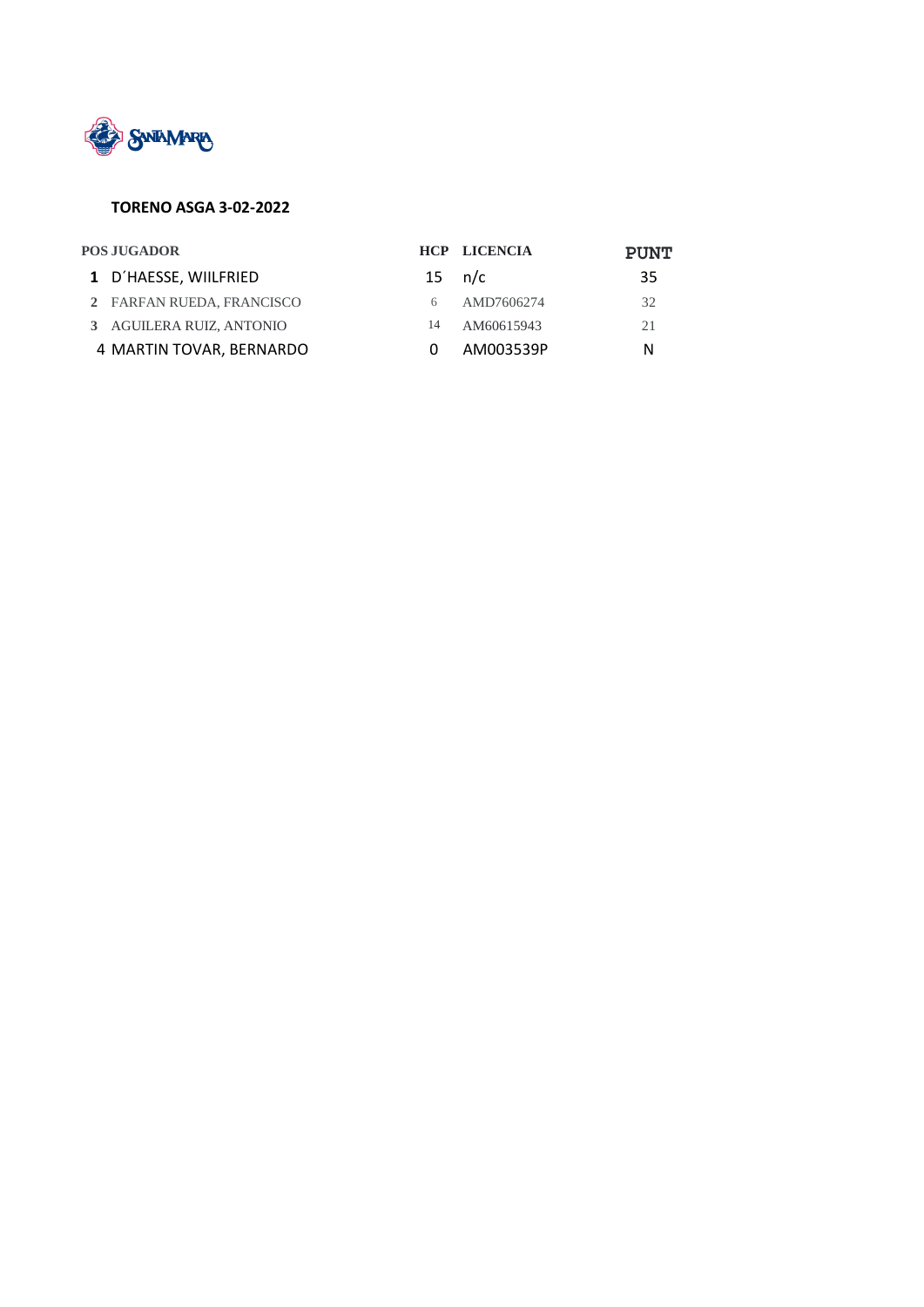

### **TORNEO DE ASGA 3-02-2022 2ª CATEGORIA**

|              | <b>jUGADORES</b>                                                                                            | HCP | <b>LICENCIA</b> | PUNT. |
|--------------|-------------------------------------------------------------------------------------------------------------|-----|-----------------|-------|
| $\mathbf{1}$ | 59<br>ROMAN PARRA, MARCOS                                                                                   |     | AM60988159      | 40    |
| 2            | <b>GALAN VALLEJO, MANUEL</b>                                                                                | 30  | AM66619332      | 37    |
| 3            | <b>JURA, MARKUS</b>                                                                                         |     | AME2914274      | 36    |
| 4            | LOPEZ JURADO, FRANCISCO                                                                                     |     | AM60791171      | 30    |
| 5            | GARCIA GONZALEZ, MANUEL JORGE<br>NATERAS PEREZ, FRANCISCO JOSE                                              |     | AM04609887      | 30    |
| 6            |                                                                                                             |     | AM60191222      | 28    |
| 7            | ALCALA CONTRERAS, ANTONIO                                                                                   | 28  | AM60640718      | 28    |
| 8            | BERZOSA MARTINEZ, JOSE RAMON                                                                                | 19  | AM58357985      | 26    |
| 9            | PEREZ SANZ, JESUS                                                                                           |     | AME2147075      | 26    |
| 10           | MU FEOZ LARA, JOSE                                                                                          | 28  | AM60610961      | 26    |
| 11           | MURIEL BENITEZ, FRANCISCO LUIS<br>PELT, GUY VAN<br>ROMERO PEREZ, ANTONIO<br>CUEVAS GALVAN, FRANCISCO JAVIER |     | AME2699686      | 25    |
| 12           |                                                                                                             |     | AM78600888      | 25    |
| 13           |                                                                                                             |     | AM91695911      | 24    |
| 14           |                                                                                                             |     | AME2345980      | 23    |
| 15           | SICILIA OLIVA, ALBERTO                                                                                      | 28  | AME2778528      | 20    |
| 16           | BENITEZ MORALES, JUAN                                                                                       | 27  | AME2346097      | 19    |
| 17           | REDICAN, ROBERT PHILIP                                                                                      | 26  | AM11910477      | 16    |
| 18           | JIMENEZ GATON, ANGEL JAVIER                                                                                 | 30  | AME2171336      | 14    |
| 19           | TORRE PRADOS, ISIDORO DE LA                                                                                 | 27  | AM15102618      | 11    |
| 20           | QUINTERO MAESO, JOSE LUIS                                                                                   | 29  | AM58891797      | 11    |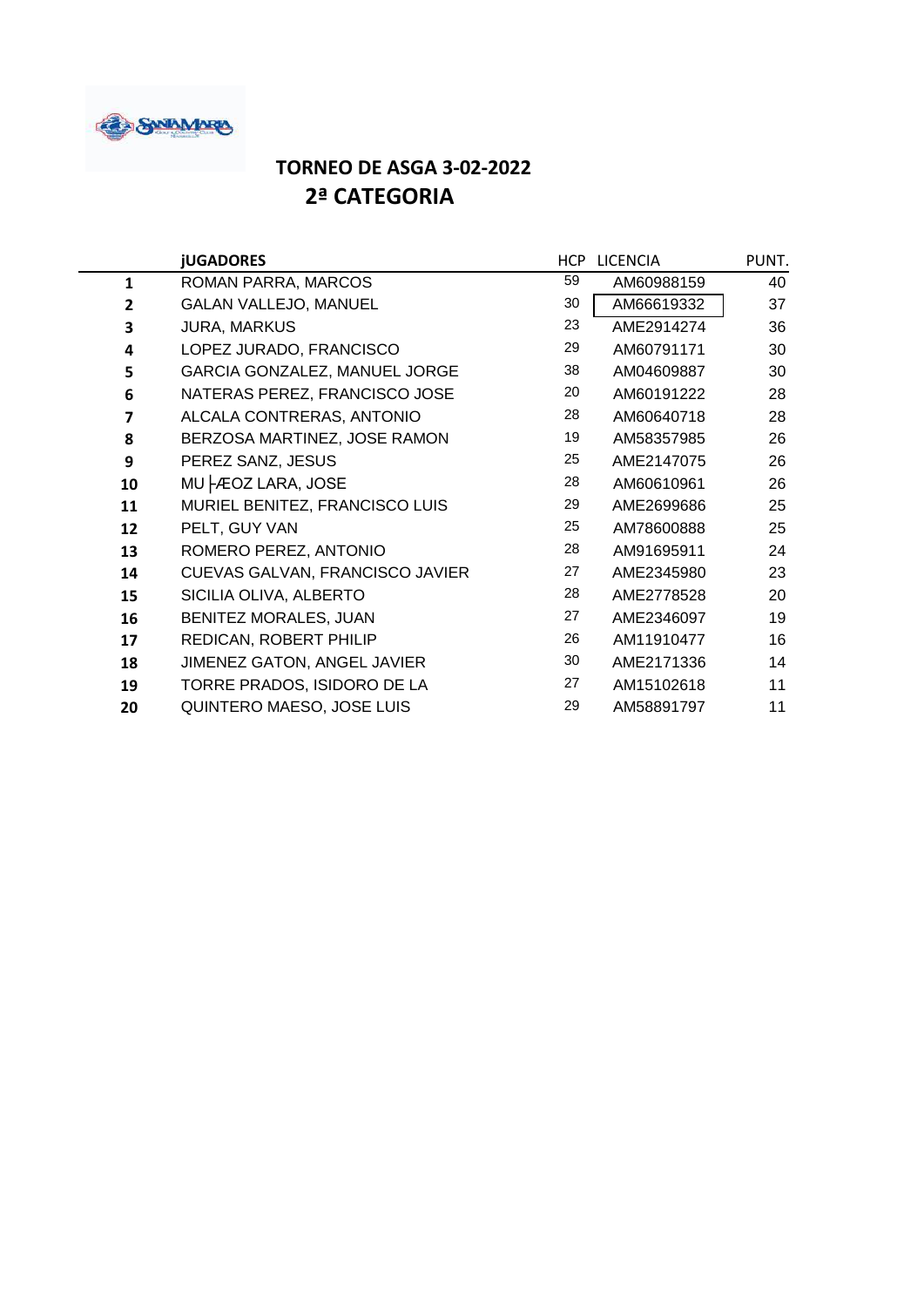

 **TORNEO ASGA 3-02-2022**

### **MASTERSENIORS**

|                | UCAR JANICES, JOSE JOAQUIN        |  | AM58949737 | 42 |
|----------------|-----------------------------------|--|------------|----|
| $\overline{2}$ | EZQUERRA SERRANO, FRANCISCO TOMAS |  | AM58899529 | 37 |
| 3              | BLANCO AGUAYO, JESUS MARIA        |  | AM11125595 | 34 |
| 4              | <b>SCARPONI, LUCA</b>             |  | AMG6930635 | 29 |
| 5              | FRENSEL, WULT                     |  | AME2949708 | 28 |
| 6              | MONJE AGUADO, JESUS               |  | AM58899535 | 27 |
| 7              | <b>UBEDA DELGADO, LUIS</b>        |  | AM15453153 | 26 |
| 8              | KARAM, GHASSAN                    |  | AM56960144 | 24 |
| 9              | GONZALEZ FERNANDEZ, JUAN RAFAEL   |  | AME2197941 | 24 |
| 10             | GOMEZ, JOSE                       |  | AME2901761 | 23 |
| 11             | MENDIGUREN NUÑEZ, IGNACIO         |  | AM04946322 | 18 |
|                |                                   |  |            |    |